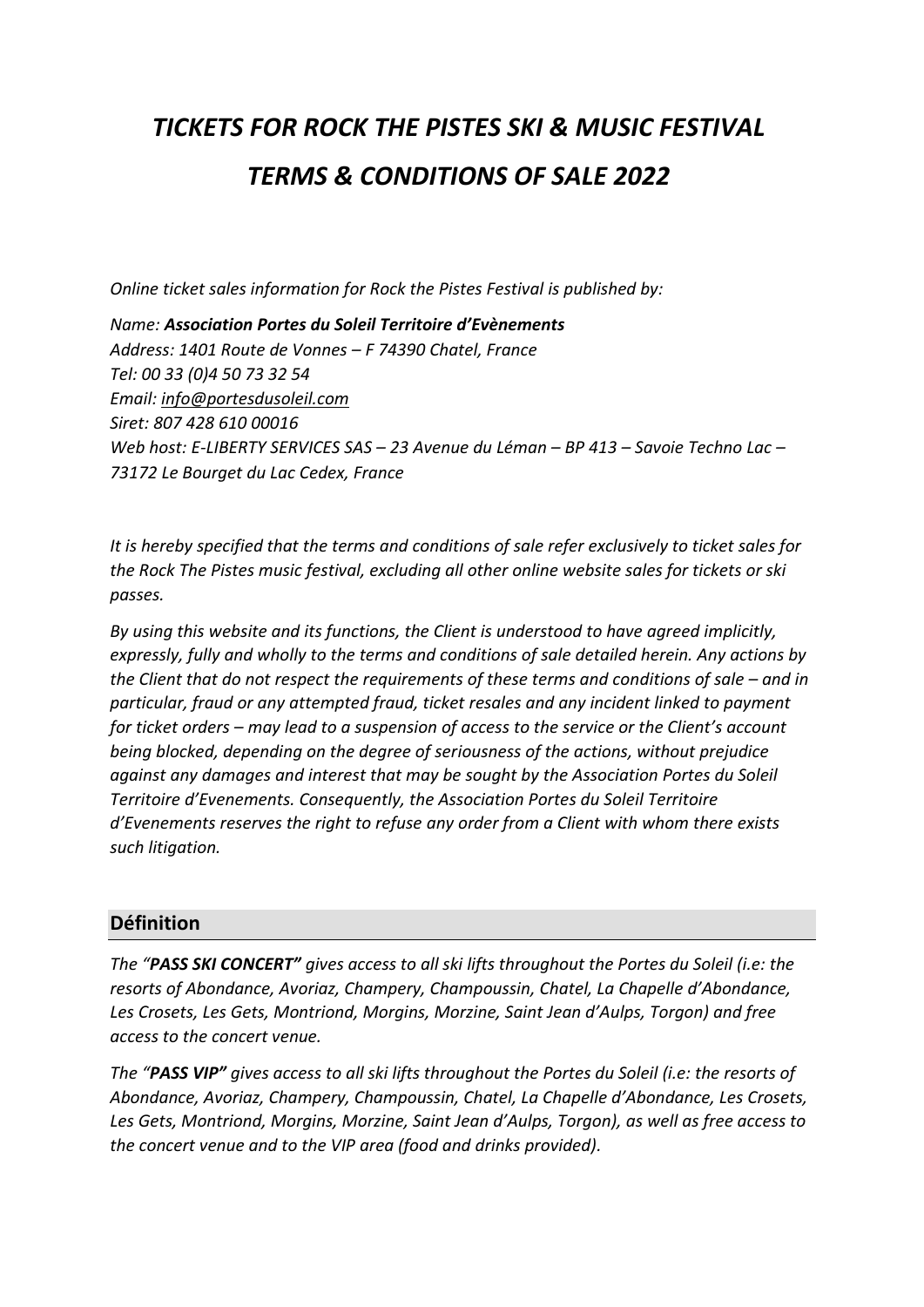## *Ticket prices & categories*

*Age categories for visitors are based on date of birth:*

*Child under 5 yrs: free (born in or after 2017) Child: 5 to 15 yrs (born between 2006 and 2016) Youth: 16 to 19 yrs (born between 2002 and 2005) Adult: 20 to 64 yrs (born between 1957 and 2001) Senior: 65 yrs + (born after 1956)*

#### *Pass ski concert for 1 day*

 *Adult: €55.50 (includes tax) Child: €42 (includes tax) Junior: €50 (includes tax) Senior: €50 (includes tax)*

*Pass ski concert for 7 days (valid from Sunday 13 March 2022 to Saturday 19 March 2022). Adult: €278 (includes tax) Child: €208 (includes tax) Junior: €250 (includes tax) Senior: €250 (includes tax)*

*VIP 1-day pass: Single price: €150 (includes tax)*

*The "Pass Ski-Concert" and "VIP Pass" cannot be returned, exchanged or refunded, for any reason.*

### **Ski passes**

*The "Pass Ski-Concert" and "VIP Pass" are sold with a "hands-free" card that can be reused and recharged at a later date with other online ski pass purchases. The cost for this "handsfree" card is €3 unless the Client already has one.*

### **Livraison des Pass**

*If the Client does not have a magnetic "hands-free" pass with an Internet number or WTP number allowing them to purchase their "Pass Ski-Concert" / "VIP Pass", these can be sent by post, at a cost of €2 per order for national delivery in metropolitan France and €2.50 outside this zone.*